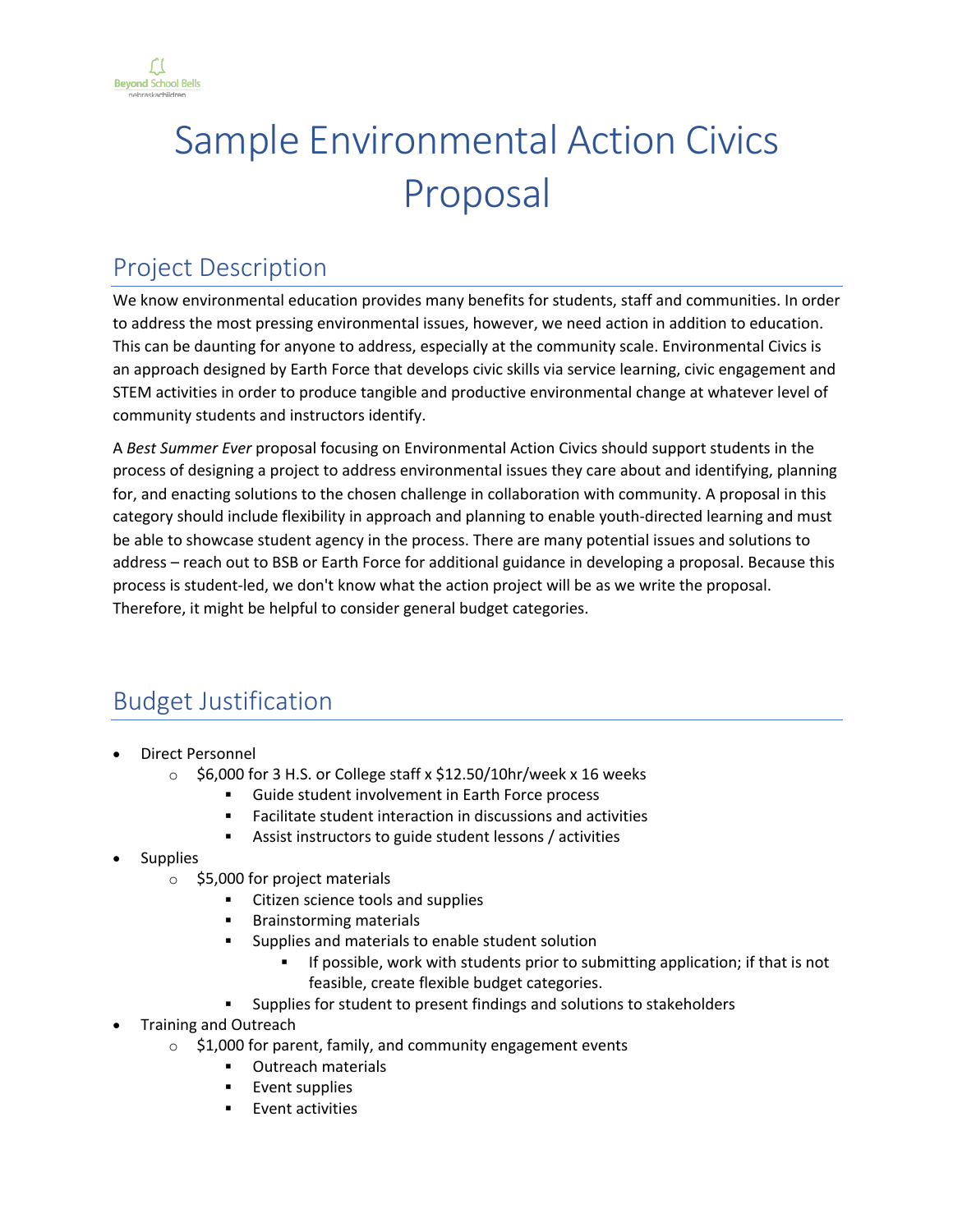

- o Consider training or event/activity facilitation from local council members, natural resource district board members and staff, environmental engineers, and conservation professionals as experts to guide both student and staff experiences. Many professionals and organizations will donate time, but funds can be allocated here if needed.
- **Other** 
	- o \$3,000 for field trips
		- § Enrich investigation of environmental challenges
		- § Visit examples of problems and solutions to identified environmental challenge(s)
		- Enact developed action plan
		- § Present findings and solutions to stakeholders
- Summary:
	- o \$6,000 for 3 student leaders for 16 weeks
	- o \$5,000 for research, implementation, and presentation supplies
	- o \$1,000 for parent, family, and community engagement
	- o \$3,000 for field trips

**Table 1. Sample Budget**

| Supply / Material                      | <b>Price for</b> | <b>Total</b> | <b>Notes</b>                                                                                                              |
|----------------------------------------|------------------|--------------|---------------------------------------------------------------------------------------------------------------------------|
| Citizen science<br>materials           | each             |              | Science kits, experiments, microscopes, etc.                                                                              |
| Research tools                         |                  |              | Giant sticky notes, poster boards, notebooks,                                                                             |
| Outdoor exploration<br>materials       |                  |              | Binoculars, water testing kits, butterfly nets,<br>shovels, etc.                                                          |
| <b>Brainstorming tools</b><br>and toys |                  |              | Knex, student whiteboards / chalkboards, toy<br>models, etc.                                                              |
| Community<br>awareness tools           |                  |              | Posters, clipboards, software to design outreach<br>graphics, recording equipment for radio or video,<br>etc.             |
| Field trip supplies                    |                  |              | Snacks, student bags, folders, sample collection jars<br>or bins, camera to document challenges and/or<br>solutions, etc. |
| Family and<br>Community<br>showcase    |                  |              | Food, presentation materials, games, activities, etc.<br>- fun event to celebrate student work.                           |
|                                        |                  |              |                                                                                                                           |
| Student staff (3)                      | 2,000            | 6,000        | 3 HS staff x 12.50/hr x 10 hrs/week x 16 weeks                                                                            |
| Field Trips (3)                        | 1,000            | 3,000        | Transportation, admission, etc.                                                                                           |
| Parent, Family and<br>Community event  | 1,000            | 1,000        | Food, events, materials, etc.                                                                                             |
|                                        |                  |              |                                                                                                                           |
|                                        |                  |              |                                                                                                                           |
|                                        |                  |              |                                                                                                                           |
|                                        |                  |              |                                                                                                                           |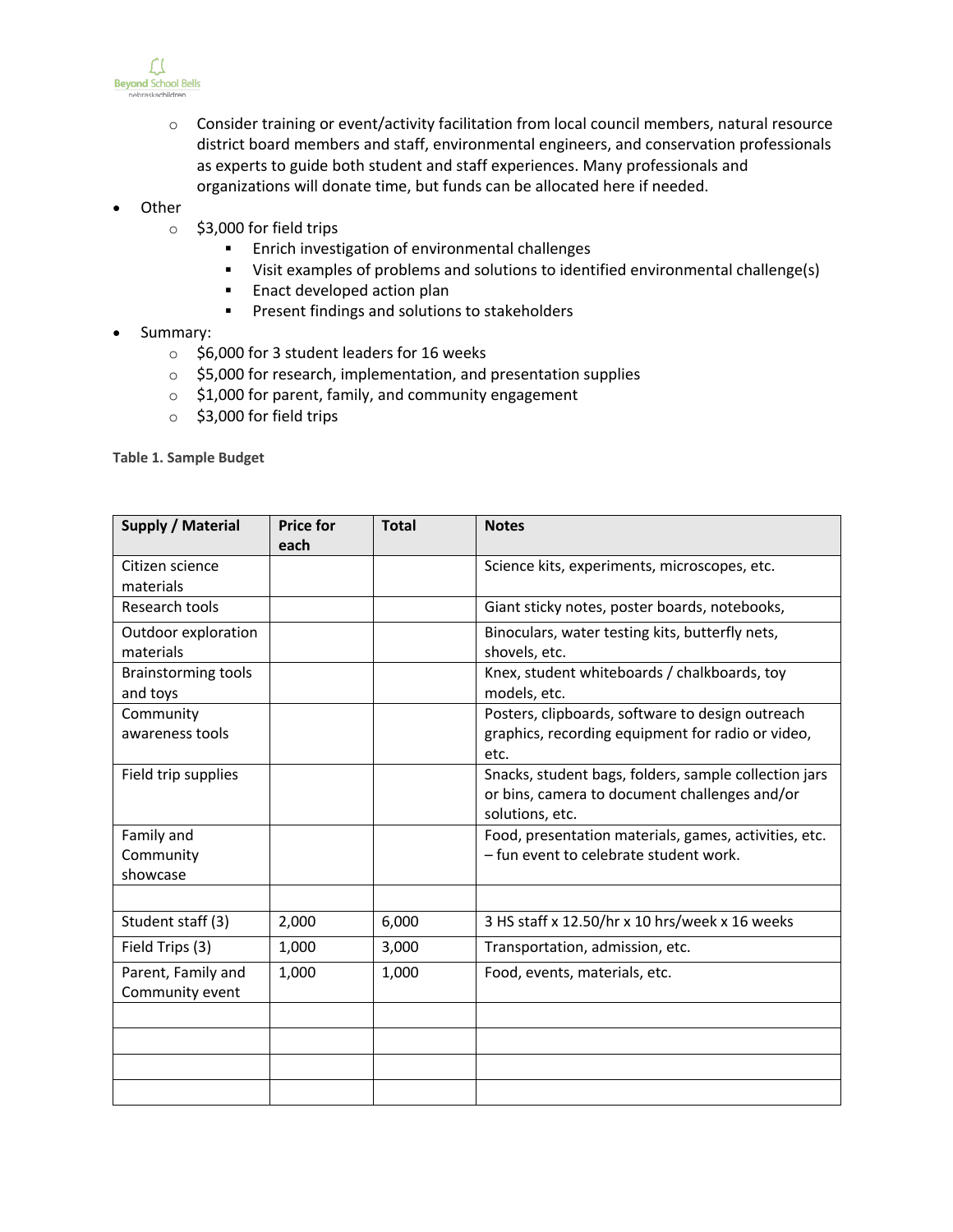

| Total | 15,000 |  |
|-------|--------|--|

• Total = \$15,000

#### Resources

- Earth Force https://earthforceresources.org/
	- o Earth Force designed the Environmental Civics process and has step-by-step guidance for educators to implement it. Their website also has links to additional documents, samples, videos, and other resources that are hugely valuable to implementing and inspiring Environmental Civics.
	- o Earth Force Educator QuickStart https://www.google.com/url?q=https://drive.google.com/file/d/1rYwpUWPw6p5VLluDrMunnux 01P2wNUjt/view?usp%3Dsharing&sa=D&source=docs&ust=1647881949917133&usg=AOvVaw1 1hhtSdLG\_oHYws1-tT9rJ
	- o Earth Force Community Inventory list examples: https://docs.google.com/document/d/1e7Nht3VcZu3V-9\_ynfda56UdiWi36GTgR5E-XS4IBvA/edit
- Citizen Science Resource Library https://www.citizenscience.gov/toolkit/resource-library/#
	- o This resource library has information and examples of citizen science across the United States. These resources might be useful examples of how to conduct Steps 1, 2, 3, and 5 of the Earth Force process.
- National Geographic Resource Library https://www.nationalgeographic.org/education/resourcelibrary/?q=&page=1&per\_page=25
	- o Students and staff can use National Geographic resources for their research in identifying challenges and solutions to environmental problems they might also see locally.
- Civic Nebraska Youth Civic Leadership https://www.civicnebraska.org/youth-civic-leadership/
- iCivics https://www.icivics.org/
	- $\circ$  In 2009, Justice O'Connor founded iCivics with the goal of transforming civic education for every student in America with innovative, truly engaging games and resources. Grades 6-12 preferred
- Education Commission of the States https://www.ecs.org/wp-content/uploads/Six-proven-practicesupdate\_r2.pdf
	- o "The necessary elements of effective civic education include classroom instruction in civics & government, history, economics, law and geography; service learning linked to classroom learning; experiential learning; learning through participation in models and simulations of democratic processes; guided classroom discussion of current issues and events, and meaningful participation in school governance."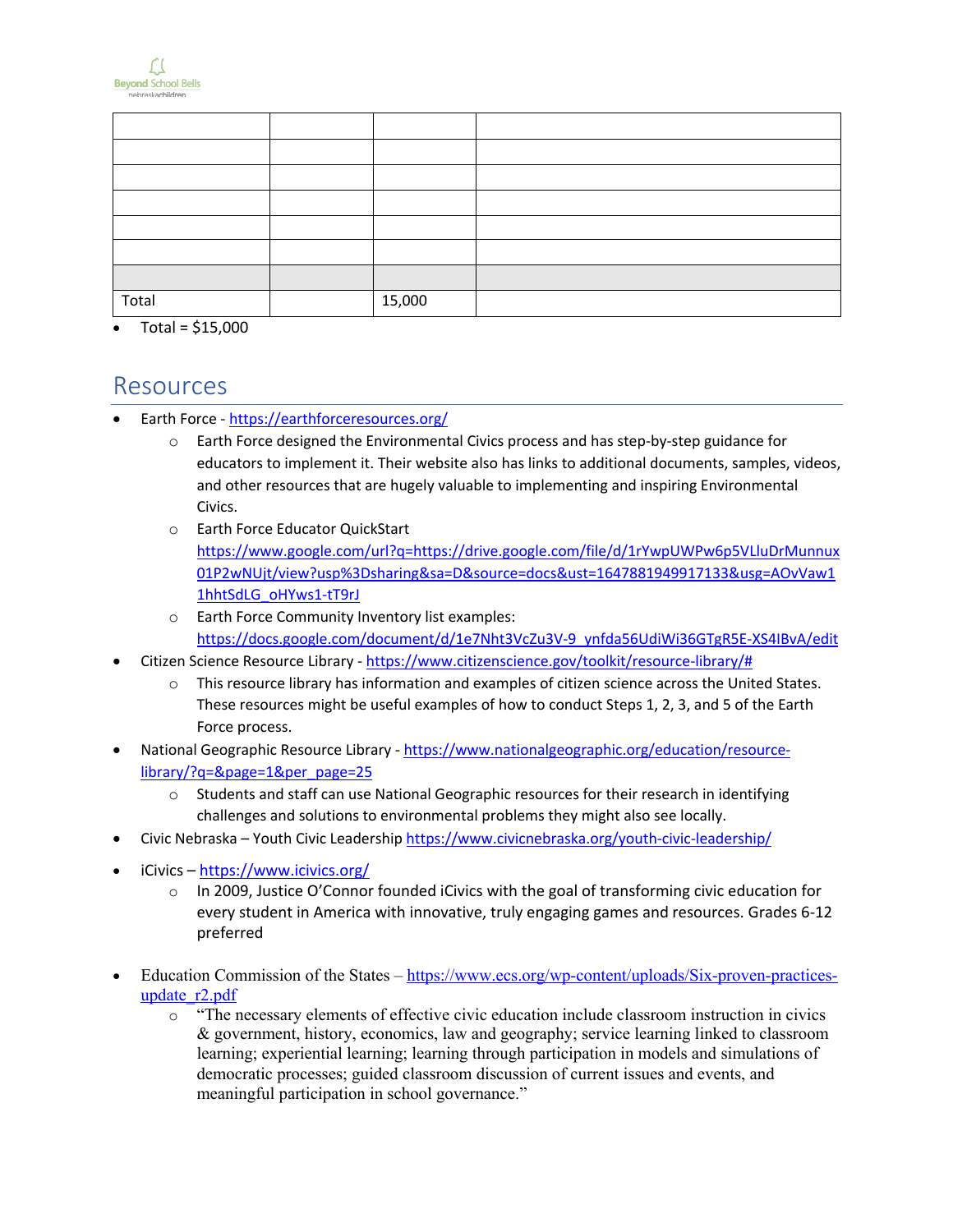

- PBS Election Collection https://net.pbslearningmedia.org/collection/election-collection/
	- o In this collection there are *Videos (63), Documents (17), Lesson Plans (6), Media Gallery Items (8), Interactives (5), Interactive Lessons (1), Webpages (2) for Grades 4-13+ , Resources in Spanish (2)*
- PBS Crash Courses https://iowa.pbslearningmedia.org/collection/crash-course/
	- o Government and Politics: grades 9-12 https://net.pbslearningmedia.org/collection/crashcourse-government-and-politics/
	- o PBS Crash Course US History engaging live and animated videos, grades 9-12 - https://net.pbslearningmedia.org/collection/crash-course-us-history/
- PBS Arthur All About Community (Prek- Grade 4) https://net.pbslearningmedia.org/collection/arthur-community/
	- o Appreciating and Understanding Diversity
	- o The Arts: Dance, Art, Music, and Play
	- o Civics: Making a Difference
	- o Social Emotional Skills
- Accountability for a Quality Education System, Today and Tomorrow https://aquestt.com/
	- o This is an accountability system that integrates components of accountability, assessment, accreditation, career education, and data into a system of school improvement and support. For schools who use this system, these lessons can help track 5/6 AQuESTT domains. Evidence Based Assessment

#### Additional Links:

- 4H Youth Developmental Organization: free activities, health, civic engagement, STEM, etc. http://www.4-h.org
- Civics 101: grades 4-8 teaching NE specific governmental issues https://net.pbslearningmedia.org/collection/civics-101/
- Civil Dialogues: conversations on various topics with specific rules on norms for discussion https://civildialogues.org/
- Deliberating in a Democracy (Constitutional Rights Foundation Chicago): civic action, mock trials, California based internships - https://crfcap.org/
- Democracy in Action (Mikva Challenge): youth voice, action civics http://www.mikvachallenge.org
- Equity in Education White Paper: challenges of reaching students of color with civics education https://spark.adobe.com/page/npr1t53gjePgH/
- Facing History and Ourselves: anti-racism http://www.facinghistory.org
- Future Business Leaders of America–Phi Beta Lambda: middle and high school future businesspeople - http://www.fbla-pbl.org
- Future Educators Association: advice for aspiring teachers, includes educational games, etc. http://futureeducators.org